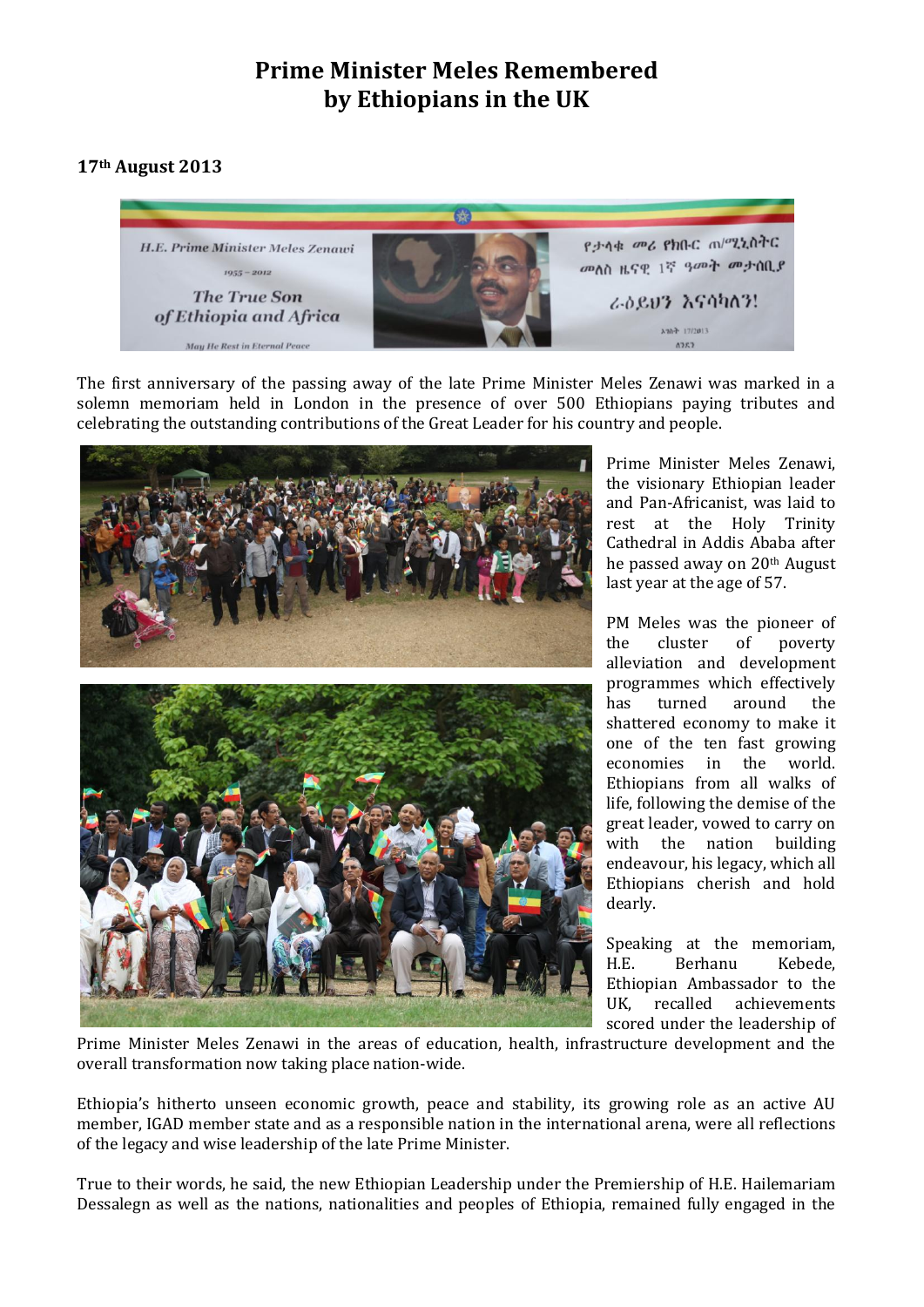multi-faceted Growth and Transformation Plan that maintained the momentum of growth leading to the set objective of joining the community of middle income nations.



He said, remembering our great leader, the beloved son of Ethiopia and Africa, and the development successes we enjoyed under his insightful leadership, we reiterate our solemn promise to carry on with more determination to see through his vision and called on the Diaspora to re-double their efforts for the successful implementation of the GTP focusing on the massive projects including the GERD, railway and road projects, telecommunications, irrigation schemes and the consolidation of social facilities and democratic institutions.

The Ambassador also mentioned the **Meles Zenawi Foundation** which the peoples of Ethiopia have launched in recognition of his brilliant leadership. The Foundation is dedicated to preserving and advancing the legacy of the late Prime Minister's enduring commitment to peace, justice, democracy and development for the Ethiopian and African people. It will provide posterity with a living memorial to his statesmanship and to his robust support for the freedom and equality of the peoples of Ethiopia.

He called upon Ethiopian compatriots to extend every support possible to this great institution so that the inspiring ideas of Meles blossom to reach a great many people.



Representatives of the Ethiopian National Consensus Forum (ENCF), the Tigray Development Association (TDA), The Amhara Development Association (ADA), The Southern Ethiopia Diaspora Association (SEDA) and The Ethiopian-Somali Diaspora Forum (ESDF) recalled the great achievements of Ethiopia in the spheres of economic, political and social development under the leadership of the late PM Meles Zenawi and paid tribute to his wise and inspiring leadership.

They vowed to intensify their involvement in the implementation of the mega projects and to ensure the speedy and sustainable development of Ethiopia.

The great leader, they noted, was exemplary and inspirational in his role for the entrenchment of peace, equality and democracy crucial for development and the fight against poverty.

Chairman of the Ethiopian Somali Diaspora Forum, Mr. Nur Hussien, said hard work, distinction and dedication were the hallmarks of the leadership of the late Prime Minister Meles Zenawi.